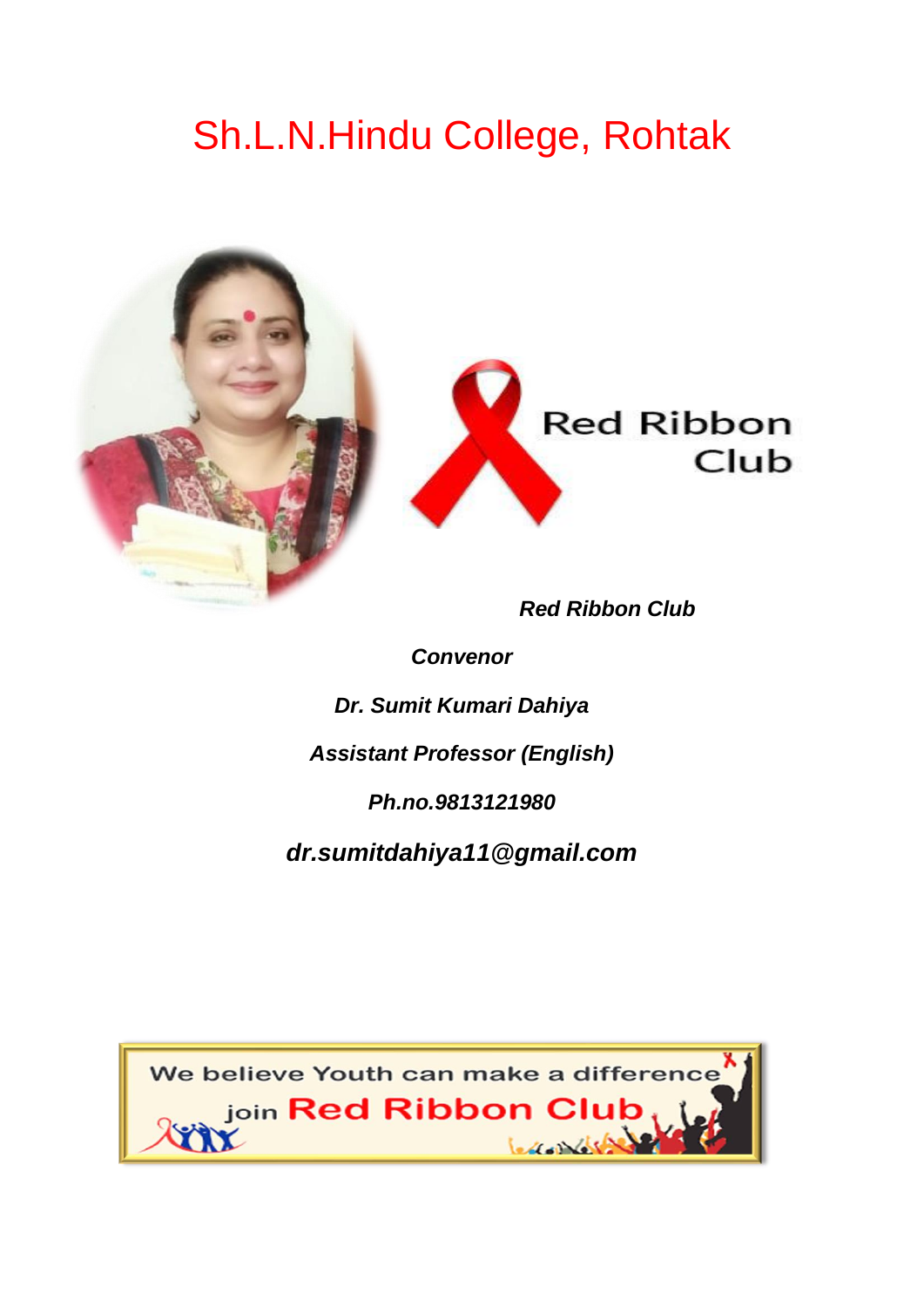

**Motto:** Prevention is better thancure

#### **About Club**

Red Ribbon Club is a movement started by the Government of India in schools and colleges through which, students will spread awareness over HIV / AIDS.

- Red like Love, as a symbol of passion and tolerance for those affected.
- Red like Blood, representing the pain caused by many people who have of AIDS.
- Red like the anger about the helplessness about which we are facing for a disease for which there is still no cure.
- Red is a sign of warning not to carelessly ignore one of the biggestproblems of our time.

### **Red Ribbon Symbol**

The Red Ribbon is a symbol for Fight against AIDS. This organization was founded in 1993. Its main purpose is to provide education about prevention of the Human Immunodeficiency Virus or HIV, Acquired Deficiency Syndrome Related Complex, ARC and AIDS.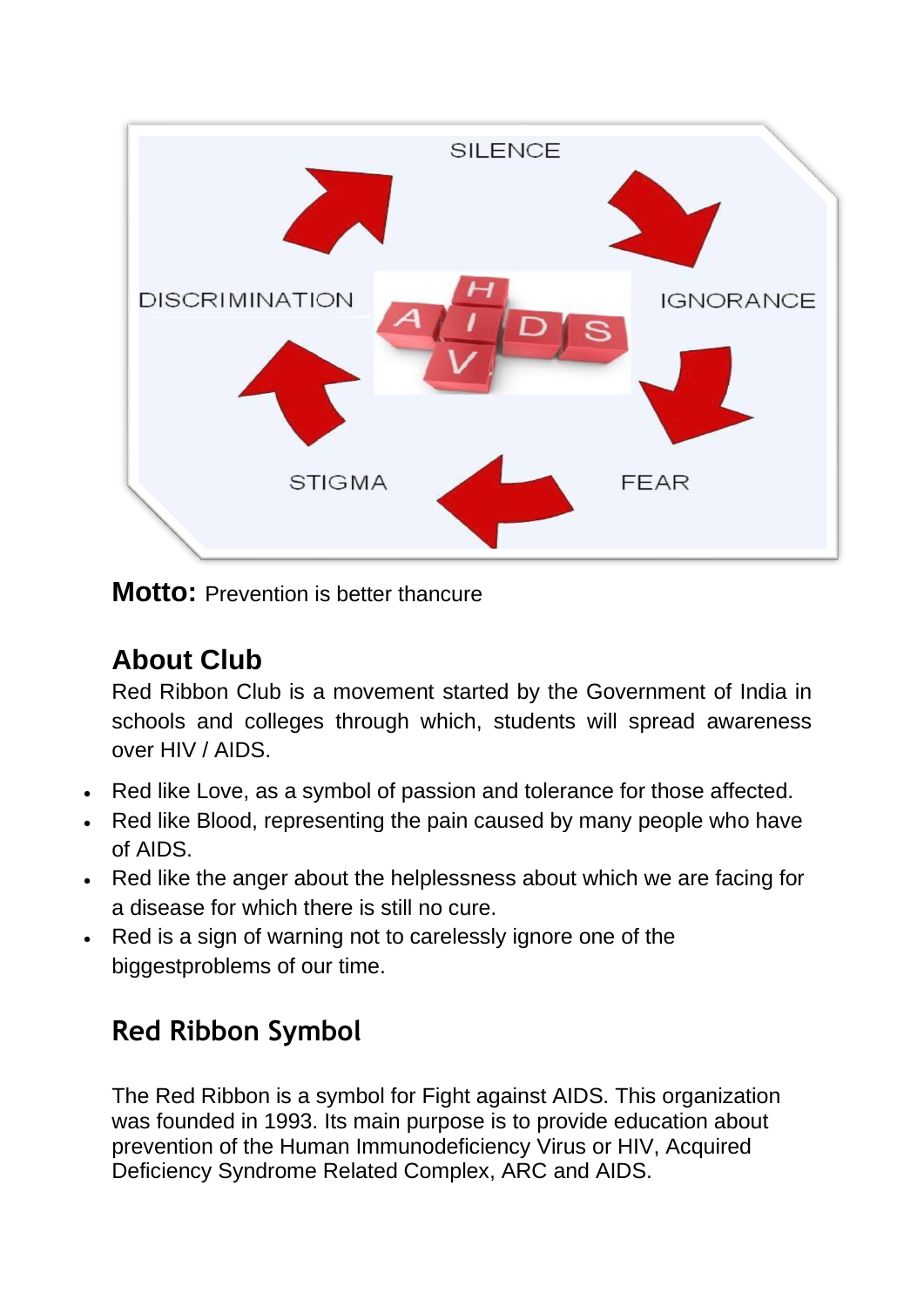Red like love, is a symbol of passion and tolerance for those who are suffered. It also denotes helplessness about which we are facing for a disease for which there is still no cure. Red is a sign of warning a not to ignore the biggest problem.

It is being worn by people around the world to demonstrate their care and concern about HIV and AIDS suffering people.

It also represents the quality of good life hope for suffering people.

#### **Objectives**

As youth is the coming future of India. So, Red Ribbon Club indulge the youth in the activities which lead to make them aware of causes and prevention of AIDS. Thus, Objectives of Red Ribbon Club:

- To Foster a community planning process that encourages inclusion and parity among community planning members.
- To provide a platform for strengthening the responses to HIV among the diverse populations.
- To increase global awareness of the continuing impact of HIV and AIDS.
- To promote effective action through leadership and shared responsibility at all levels of government and society.
- To promote accountability among all stakeholders engaged at various levels of the response to HIV and AIDS.
- •

(HIV – Human Immune Deficiency Virus, AIDS-Acquired Immune Deficiency Syndrome, ARC- AIDS-Related Contacts)